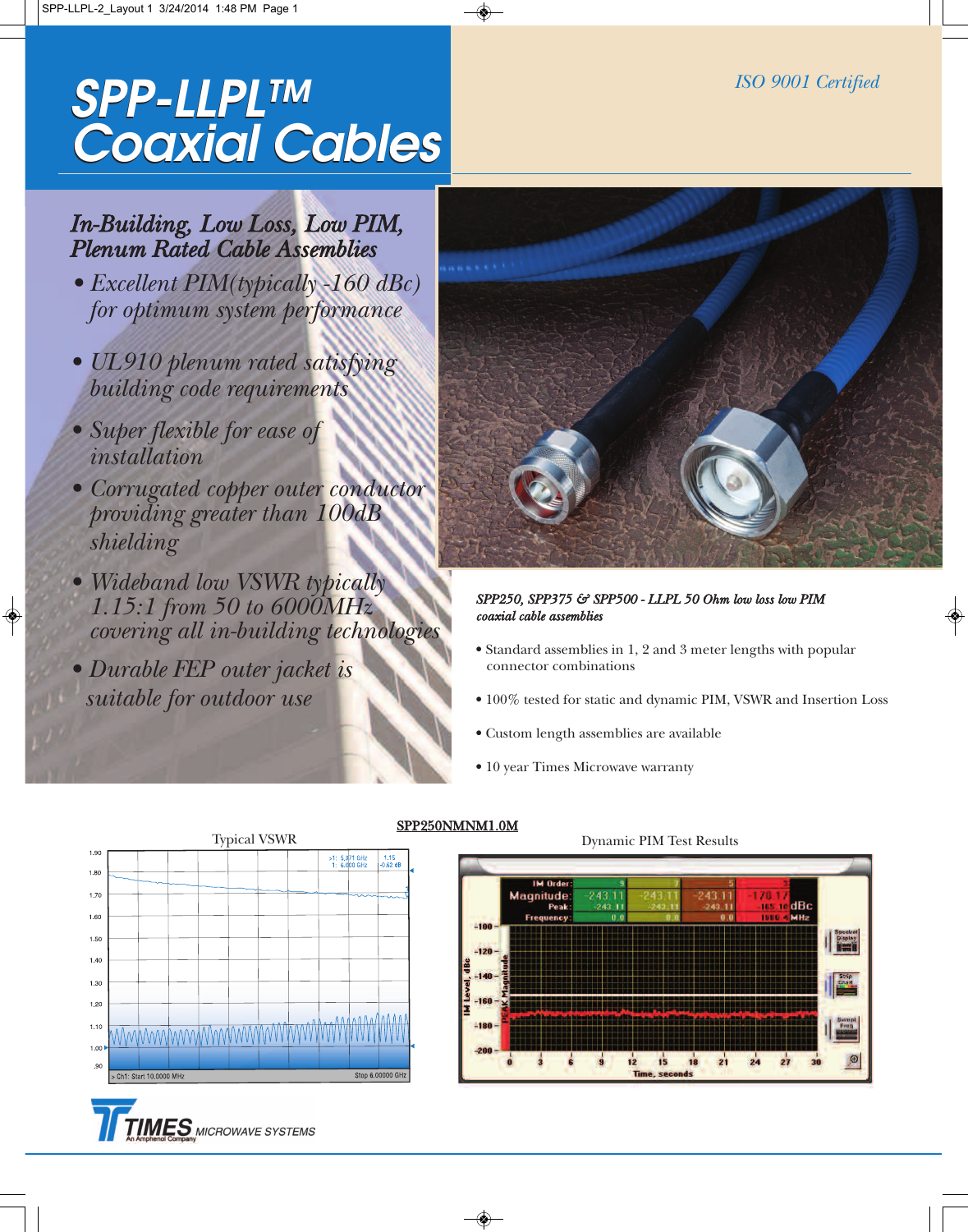# *SPP-LLPL™ Coaxial Cables*



#### *Cable Construction*

Inner Conductor: Solid bare copper

Dielectric: Tape wrapped low density PTFE

Outer Conductor: Seam welded corrugated copper tube

Jacket: Extruded FEP

| <b>Physical Specifications</b>                          |                                                            | <b>SPP250</b>                  |                                     | <b>SPP375</b>                   |                                    | <b>SPP500</b>                   |  |
|---------------------------------------------------------|------------------------------------------------------------|--------------------------------|-------------------------------------|---------------------------------|------------------------------------|---------------------------------|--|
| <b>Cable Stock Codes:</b>                               |                                                            | 15314                          |                                     | 15318                           |                                    | 15319                           |  |
| Jacket: Extruded FEP; OD: in(mm)                        | 0.280                                                      | (7.1)                          | 0.402                               | (10.2)                          | 0.500                              | (13.4)                          |  |
| Outer Conductor: Corrugated Copper Tube; OD: in(mm)     | 0.250                                                      | (6.3)                          | 0.380                               | (9.6)                           | 0.472                              | (12.1)                          |  |
| Dielectric: LD PTFE OD: in(mm)                          | 0.190                                                      | (4.8)                          | 0.285                               | (7.1)                           | 0.370                              | (9.4)                           |  |
| Center Conductor: Solid BCCAI; OD: in(mm)               | 0.068                                                      | (1.7)                          | 0.100                               | (2.7)                           | 0.136                              | (3.5)                           |  |
| Bend Radius: in(mm)                                     | 1.25                                                       | (32)                           | 1.38                                | (35)                            | 1.50                               | (38)                            |  |
| Bending Moment: ft-lbs (N-m)                            | 0.8                                                        | (1.0)                          | 1.7                                 | (2.0)                           | 2.0                                | (2.4)                           |  |
| Tensile Strength: Ib (kg)                               | 150                                                        | (68.2)                         | 175                                 | (79.5)                          | 210                                | (95.5)                          |  |
| Flat Plate Crush Strength: lb/in (kg/mm)                | 100                                                        | (1.8)                          | 100                                 | (1.8)                           | 110                                | (2.0)                           |  |
| Weight: lbs/1000 ft (kg/km)                             | 66                                                         | (78)                           | 115                                 | (127)                           | 200                                | (167)                           |  |
| <b>Environmental Specifications</b>                     |                                                            |                                |                                     |                                 |                                    |                                 |  |
| Installation Temperature Range °C/°F                    | $-55/+200$                                                 | $(-67/ + 392^{\circ})$         | -55/+200                            | (-67/+392°)                     |                                    | -55/+200 (-67/+392°)            |  |
| Storage Temperature Range °C/°F                         | $-55/+200$                                                 | $(-67/ + 392^{\circ})$         | $-55/+200$                          | $(-67/ + 392^{\circ})$          |                                    | -55/+200 (-67/+392°)            |  |
| Operating Temperature Range °C/°F                       | $-55/+200$                                                 | $(-67/ + 392^{\circ})$         | $-55/+200$                          | $(-67/ + 392^{\circ})$          |                                    | -55/+200 (-67/+392°)            |  |
| <b>Electrical Specifications</b>                        |                                                            |                                |                                     |                                 |                                    |                                 |  |
| Velocity of Propagation: %                              | 76%                                                        |                                | 76%                                 |                                 | 76%                                |                                 |  |
| Impedance: Ohms                                         | 50 Ohms                                                    |                                | 50 Ohms                             |                                 | 50 Ohms                            |                                 |  |
| Capacitance: pF/ft (pF/m)                               | 27.0                                                       | (8.2)                          | 27.5                                | (8.4)                           | 29.0                               | (8.8)                           |  |
| Inductance: µH/ft (uH/m)                                | 0.067                                                      | (0.22)                         | 0.067                               | (0.22)                          | 0.069                              | (0.23)                          |  |
| Shielding Effectiveness: dB                             | >100                                                       |                                | $>100$                              |                                 | >100                               |                                 |  |
| Passive Intermodulation (PIM): dBc                      | $< -160$                                                   |                                | $< -160$                            |                                 | $< -160$                           |                                 |  |
| Center Conductor DC Resistance: Ohms/1000 ft/(km)       | 3.0                                                        | (9.84)                         |                                     | 1.30<br>(4.26)                  |                                    | 0.82<br>(2.70)                  |  |
| Shield DC Resistance: Ohms/1000 ft (km)                 | 2.00                                                       | (6.56)                         | 1.52                                | (4.98)                          | 1.00                               | (3.28)                          |  |
| Attenuation & Average Power @ MHz                       | dB/100 ft                                                  | (dB/100m) kW                   |                                     | dB/100ft (dB/100m) kW           |                                    | dB/100ft (dB/100m) kW           |  |
| 450<br>900                                              | 3.8<br>5.4                                                 | (12.4)<br>$0.97$ 2.8<br>(17.7) | $0.68$ 3.7                          | (9.2)<br>2.01<br>(12.1)<br>1.41 | 2.3<br>3.3                         | (7.5)<br>2.50<br>(10.8)<br>1.75 |  |
| 2000<br>5800                                            | 8.3                                                        | (27.2)                         | $0.46$ 5.7                          | (18.7)<br>0.93                  | 5.1                                | (16.7)<br>1.15                  |  |
|                                                         | 14.8                                                       | (48.5)                         | $0.26$ 10.3                         | 0.53<br>(33.8)                  | 9.2                                | (30.2)<br>0.65                  |  |
| <b>Connectors (solder body, bulk packaged - 50/pkg)</b> |                                                            |                                |                                     |                                 |                                    |                                 |  |
| N Male Straight                                         | TC-SPP250-NM-LP<br>$(3190 - 2833)$                         |                                | TC-SPP375-NM-LP<br>$(3190 - 2951)$  |                                 | TC-SPP500-NM-LP<br>$(3190 - 2946)$ |                                 |  |
| N Male Right Angle                                      | TC-SPP250-NM-RA-LP<br>$(3190 - 2834)$                      |                                |                                     |                                 |                                    |                                 |  |
| N Female                                                | TC-SPP250-NF-LP<br>$(3190 - 2851)$                         |                                |                                     |                                 | TC-SPP500-NF-LP<br>$(3190 - 3011)$ |                                 |  |
| N Female Bulkhead                                       | TC-SPP250-NF-BH-LP<br>$(3190 - 2835)$<br>TC-SPP250-716M-LP |                                | TC-SPP375-716M-LP                   |                                 | TC-SPP500-716M-LP                  |                                 |  |
| 7-16 DIN Male Straight                                  | $(3190 - 2853)$<br>TC-SPP250-716M-RA-LP                    |                                | $(3190 - 2940)$                     |                                 | $(3190 - 2945)$                    |                                 |  |
| 7-16 DIN Male Right Angle                               | $(3190 - 2854)$                                            |                                |                                     |                                 |                                    |                                 |  |
| <b>SMA Male Straight</b>                                | TC-SPP250-SM-LP<br>$(3190 - 2947)$                         |                                |                                     |                                 |                                    |                                 |  |
| 4.1/9.5 mini DIN Male Straight                          | TC-SPP250-4195M-LP<br>(3190-3014                           |                                |                                     |                                 |                                    |                                 |  |
| 7-16 DIN Female Straight                                | TC-SPP250-716F-LP<br>$(3190 - 3002)$                       |                                |                                     |                                 |                                    |                                 |  |
| <b>Connectors (Field Installable, non solder)</b>       |                                                            |                                |                                     |                                 |                                    |                                 |  |
| N Male Right Angle                                      | EZ-SPP250-NM-RA-LP<br>$(3190 - 2965)$                      |                                |                                     |                                 |                                    |                                 |  |
| 7-16 DIN Male Right Angle                               | EZ-SPP250-716M-RA-LP<br>$(3190 - 2966)$                    |                                |                                     |                                 |                                    |                                 |  |
| <b>Tools</b>                                            |                                                            |                                |                                     |                                 |                                    |                                 |  |
| <b>Strip Tool</b>                                       | ST-SPP-250<br>$(3192 - 154)$                               |                                | <b>ST-SPP-375</b><br>$(3192 - 167)$ |                                 | ST-SPP-500<br>$(3192 - 168)$       |                                 |  |
| Debur Tool                                              | DBT-U<br>$(3192 - 001)$                                    |                                | DBT-U<br>$(3192 - 001)$             |                                 | DBT-U<br>$(3192 - 001)$            |                                 |  |
| <b>Cutting Tool</b>                                     | CCT-01<br>$(3190 - 1544)$                                  |                                | CCT-01<br>$(3190 - 1544)$           |                                 | CCT-01<br>$(3190 - 1544)$          |                                 |  |

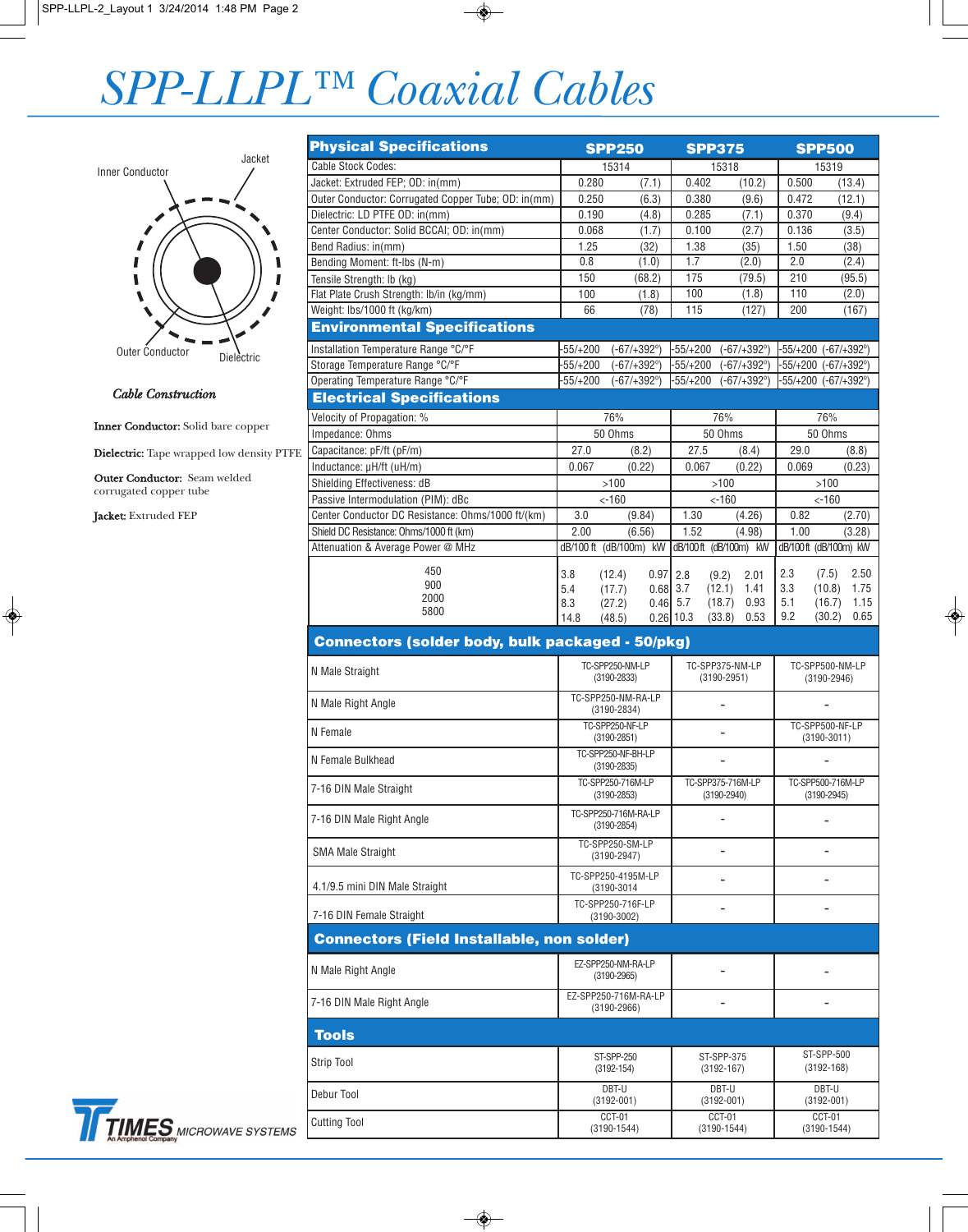

# Smart Part Number Key for SPP Low PIM Jumpers



*Many assembly configurations are available from stock. Refer to the on-line Price List for specific configurations.*